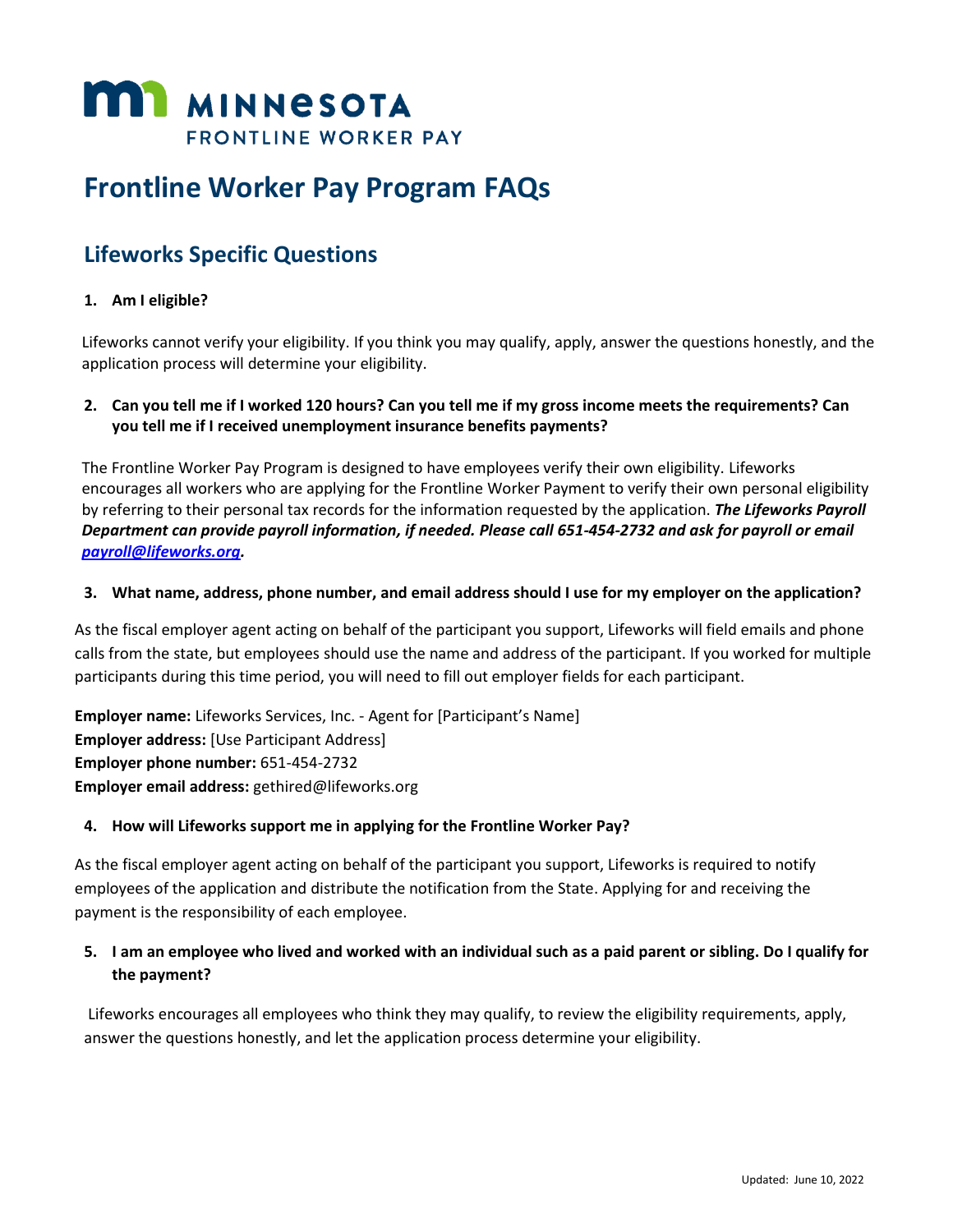### **Eligibility**

#### **1. Who is eligible?**

To be eligible for Frontline Worker Pay, an applicant must:

- have been employed at least 120 hours in Minnesota in one or more frontline sectors between March 15, 2020, and June 30, 2021;
- for at least 120 hours worked during this time period the applicant
	- $\circ$  was not able to telework or work remotely due to the nature of the individual's work and
	- o worked in close proximity to people outside of the individual's household;
- meet the income requirements; and
- have not received an unemployment insurance benefit payment for more than 20 weeks for the weeks between March 15, 2020, and June 26, 2021.
	- o How do I know if I received more than 20 weeks of unemployment?
		- $\triangleright$  You can access your unemployment insurance benefit history by following the instructions located on the Minnesota Unemployment Insurance's "Print [payment](https://www.uimn.org/applicants/getpaid/print-payment-history/index.jsp) [history" webpage](https://www.uimn.org/applicants/getpaid/print-payment-history/index.jsp).

#### **2. What are the identified frontline sectors?**

The legislation identifies the following sectors in the definition of "frontline sector":

- 1. building services, including maintenance, janitorial and security;
- 2. child care;
- 3. courts and corrections;
- 4. emergency responders;
- 5. food service, including production, processing, preparation, sale and delivery;
- 6. ground and air transportation services;
- 7. health care;
- 8. long-term care and home care;
- 9. manufacturing;
- 10. public health, social service and regulatory service;
- 11. public transit;
- 12. retail, including sales, fulfillment, distribution and delivery;
- 13. schools, including charter schools, state schools and higher education;
- 14. temporary shelters and hotels; and
- 15. vocational rehabilitation.

#### **3. What are the income limits included in the eligibility criteria?**

To qualify for a payment, an individual's adjusted gross income\*, must be less than the following amounts for at least one of the 2020 or 2021 tax years: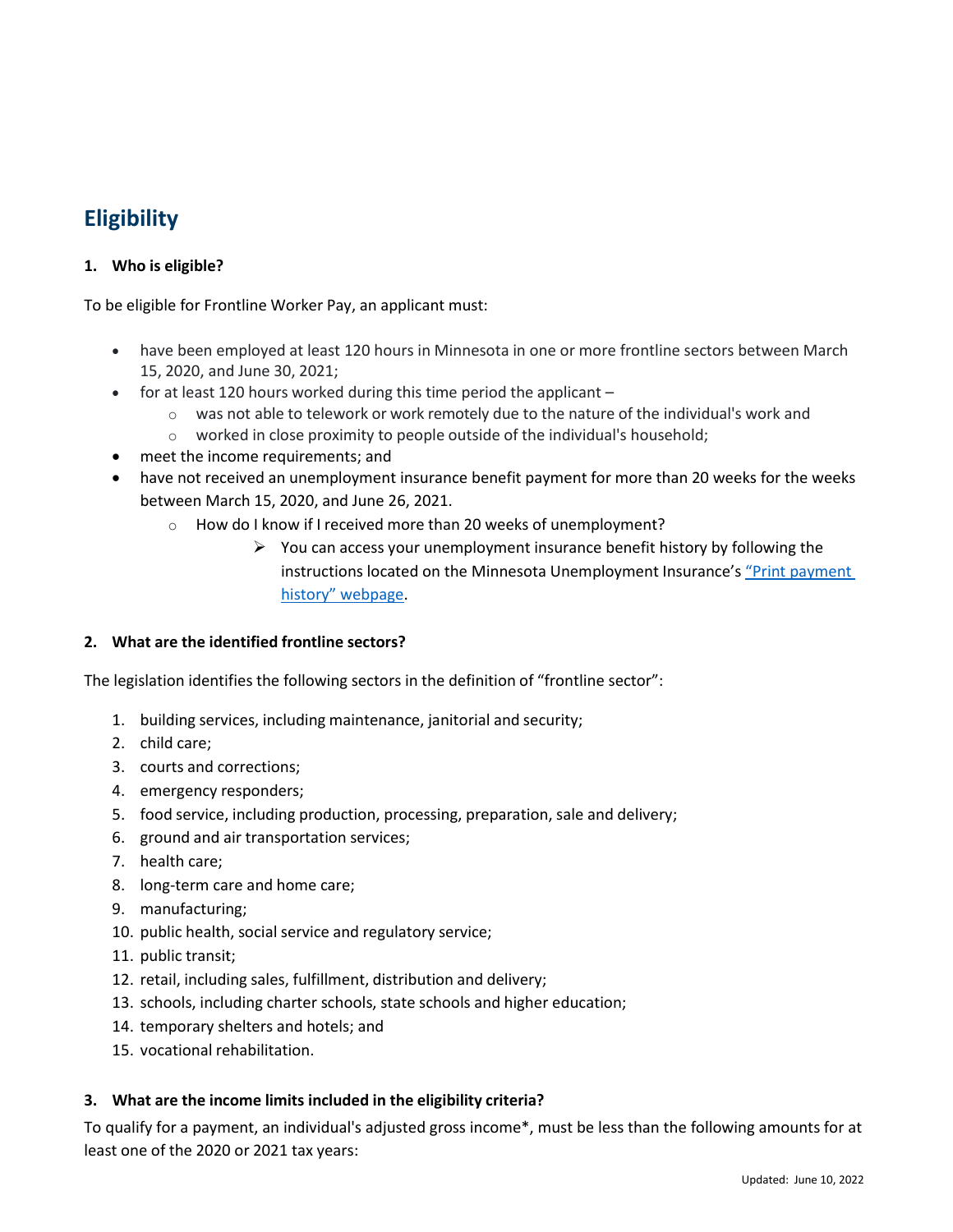- a. for an individual who was employed in an occupation with direct COVID-19 patient care responsibilities, \$350,000 for a married taxpayer filing a joint return and \$175,000 for all other filers; or
- b. for all other individuals, \$185,000 for a married taxpayer filing a joint return and \$85,000 for all other filers.

*\*More about adjusted grossincome: [irs.gov/e-file-providers/definition-of-adjusted-gross-income.](https://www.irs.gov/e-file-providers/definition-of-adjusted-gross-income)*

#### **4. To qualify for the higher adjusted gross income threshold, an individual must have had direct COVID-19 patient care responsibilities. What does "direct COVID-19 patient care responsibilities" mean?**

An employee had direct COVID-19 patient care responsibilities if they, as part of their assigned job duties, were responsible for providing direct care to a patient, resident or individual who was diagnosed with COVID-19.

#### **5. What does it mean to work "in close proximity to individuals outside of the individual's household"?**

"Close proximity to individuals outside of the individual's household" means within six feet of individuals with whom the applicant does not live.

#### **6. Does a person who voluntarily chose to work at the workplace rather than telework meet the eligibility criteria of "not able to telework"?**

No, to meet this eligibility criteria, the applicant must not have had an option to perform work remotely or in telework status.

#### **7. Can family members apply on behalf of otherwise eligible workers who have died?**

No, the legislation requires that the individual must apply to the commissioner of labor and industry and, as part of the application, must certify to the commissioner that they meet the eligibility requirements.

#### **8. What are some examples of industries that were not included in the identified "frontline sectors" in the Frontline Worker Pay law?**

Some examples of industries not included in the definition of "frontline sectors" include the professional, scientific, and technical services industry, the information services industry, the finance and insurance industry, the utilities industry, the construction industry and the arts, entertainment and recreation industries.

#### **9. Does work as an independent contractor orsole proprietor qualify for Frontline Worker Pay?**

No, the eligibility criteria include the requirement that the worker be "employed." Independent contractors and sole proprietors are not employees.

#### **10. What does it mean to be "employed for at least 120 hours"?**

The eligibility criteria requires that the applicant be an employee in an employer-employee relationship in a frontline sector for at least 120 hours during the identified time period.

#### **11. Are volunteers eligible for frontline worker pay?**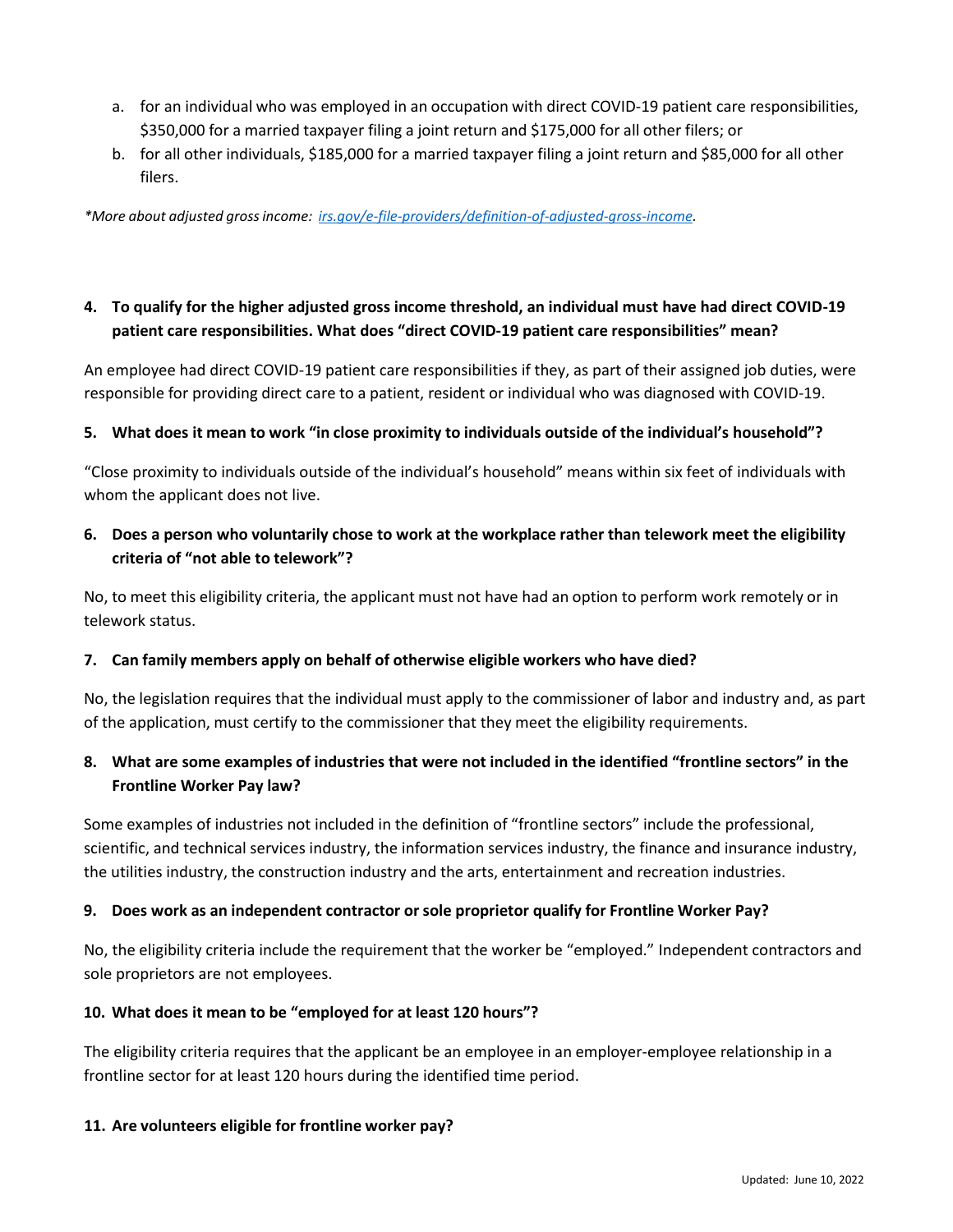No, the eligibility criteria include the requirement that the worker be "employed." A volunteer is someone who voluntarily donates work and who receives no monetary compensation for the donated work.

#### **12. Are temporary employees eligible for frontline worker pay?**

Yes, a temporary worker is eligible if the individual is employed in one of the identified frontline sectors and meets the eligibility criteria set forth in the legislation.

#### **13. Do you have to be a resident of Minnesota to be eligible for frontline worker pay?**

No, Minnesota residency is not one of the eligibility criteria set forth in the legislation. However, to be eligible, the applicant must have been employed for at least 120 hours within Minnesota and the other eligibility criteria must be met.

### **Applications, appeals**

#### **14. Where do I apply?**

During the application period, eligible frontline workers can apply at [frontlinepay.mn.gov.](http://www.frontlinepay.mn.gov/) In accordance with the legislation, the application will be open for 45 calendar days.

#### **15. What is the application deadline? Are there any other deadlines I need to know?**

The application will remain open for 45 calendar days. The anticipated application period will be open from Wednesday, June 8, through Friday, July 22, 2022. These dates are subject to change. If an application is denied, applicants have 15 days from notice of the denial to appeal the denial. All denials will be communicated by email correspondence.

#### **16. Will I receive my payment quicker if I apply early in the application window?**

No, all applications will be processed at the same time and payments will not be made to any eligible frontline workers until after all applications are processed and the appeals period is over.

#### **17. What will I need to know when I apply?**

The applicant should be prepared to certify that they meet all eligibility requirements. The application will request the following information: name, address, phone number, email address, date of birth, Social Security number or Individual Tax Identification Number, employer name, employer address, employer phone number, employer email address, dates of relevant employment and job title.

The application will use knowledge-based authentication (KBA) to prove the applicant's identity. The KBA process will require basic information factors, such as name, address and date of birth, which will be used to compile knowledge questions. If KBA questions cannot be generated, the applicant will be asked to verify their identification by scanning an image of an eligible identifying document: passport, I.D. card, driver's license or residence permit. A list of eligible identifying documents can be found here: [List of supported documents](https://www.veriff.com/supported-countries) – [Veriff.](https://www.veriff.com/supported-countries)

The applicant will also be required to choose a form of payment in the event they are deemed eligible for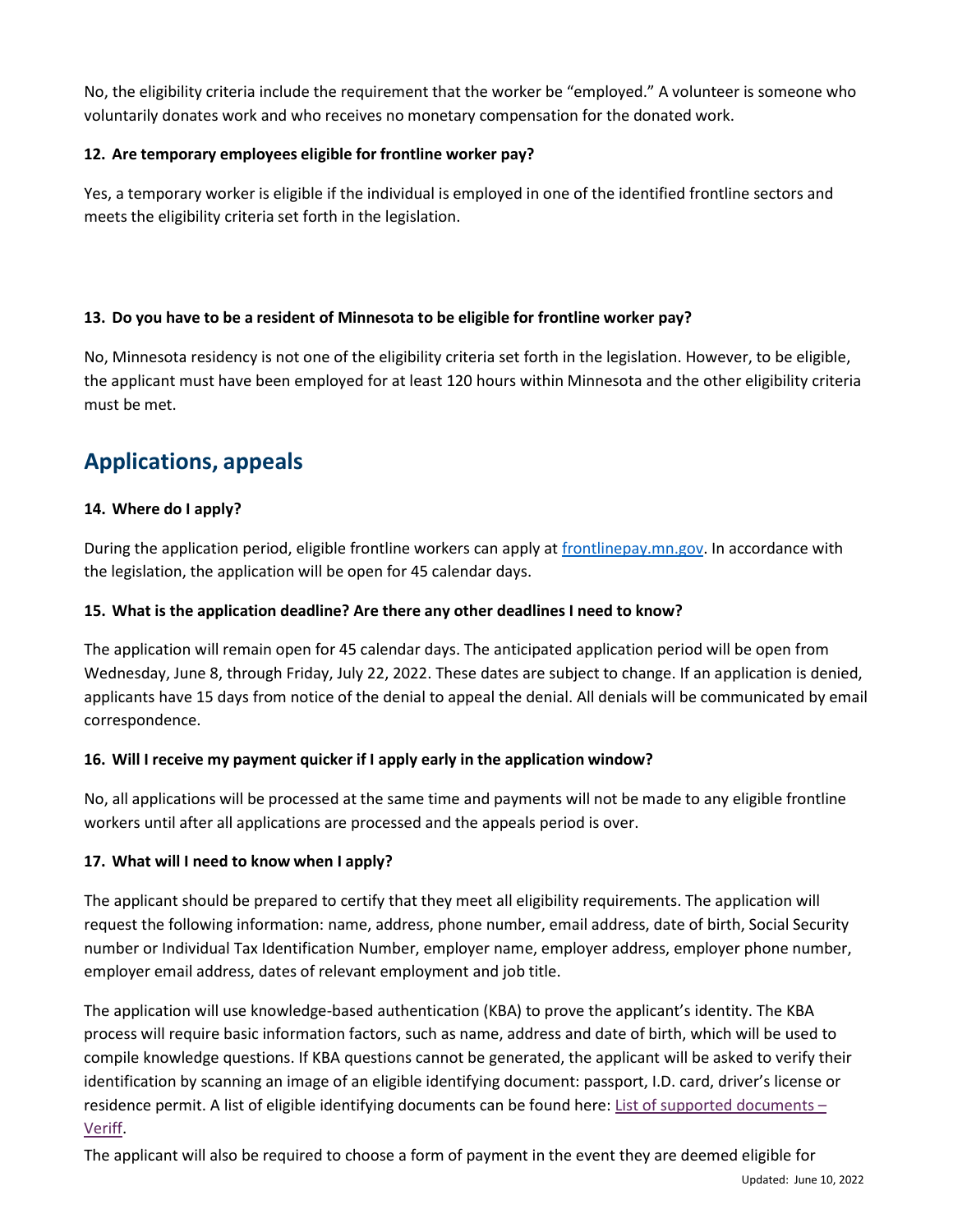Frontline Worker Pay. The applicant can choose between a direct deposit via an ACH transfer or a prepaid debit card. If the applicant prefers an ACH transfer, they will need to provide their bank routing number and account number.

#### **18. Is my employer required to do anything for me to be deemed eligible for Frontline Worker Pay?**

No, an employer is not required to provide documentation or other verification for an application to be processed. The application will require the worker to certify that they meet all eligibility requirements and provide necessary information for verification. The applicant will also be asked to provide authorization for the state to reach out to their current or former employer for purposes of eligibility verification if that is deemed necessary during application review.

#### **19. What if my application is not approved?**

If you are notified that your application has been denied, you have the right to appeal the decision within 15 days. To appeal you must follow the instructions in the notification of the denial sent to your email address and include the information necessary to address the eligibility requirements and dispute the reason for denial. The commissioner of the Department of Labor and Industry's decision on an appeal is final.

#### **20. How will the applications be verified? How will paying fraudulent claims be avoided?**

Applications and eligibility criteria will be verified using information submitted during the application processand during verification processes conducted by the Minnesota Department of Labor and Industry, the Minnesota Department of Employment and Economic Development and the Minnesota Department of Revenue.

### **Payments**

#### **21. When will I get paid and how much will I receive?**

After all the applications have been received and the appeals period has ended, money dedicated to Frontline Worker Pay will be evenly divided among all eligible frontline workers whose application was approved. The payments cannot exceed \$1,500. Payments are expected in early fall depending on the time necessary for processing applications, appeals and payments.

#### **22. Will I have to pay taxes on my bonus?**

For Minnesota purposes, the frontline worker payment will not be taxable. The Department of Revenue expects the income to be subtracted from federal adjusted gross income on the 2022 Schedule M1M, Income Additions and Subtractions. For federal purposes, the payment is included in federal adjusted gross income.

#### **23. Will frontline worker payments be considered income for determination of public assistance programs?**

Frontline worker payments will not be considered income, assets or personal property for purposes of